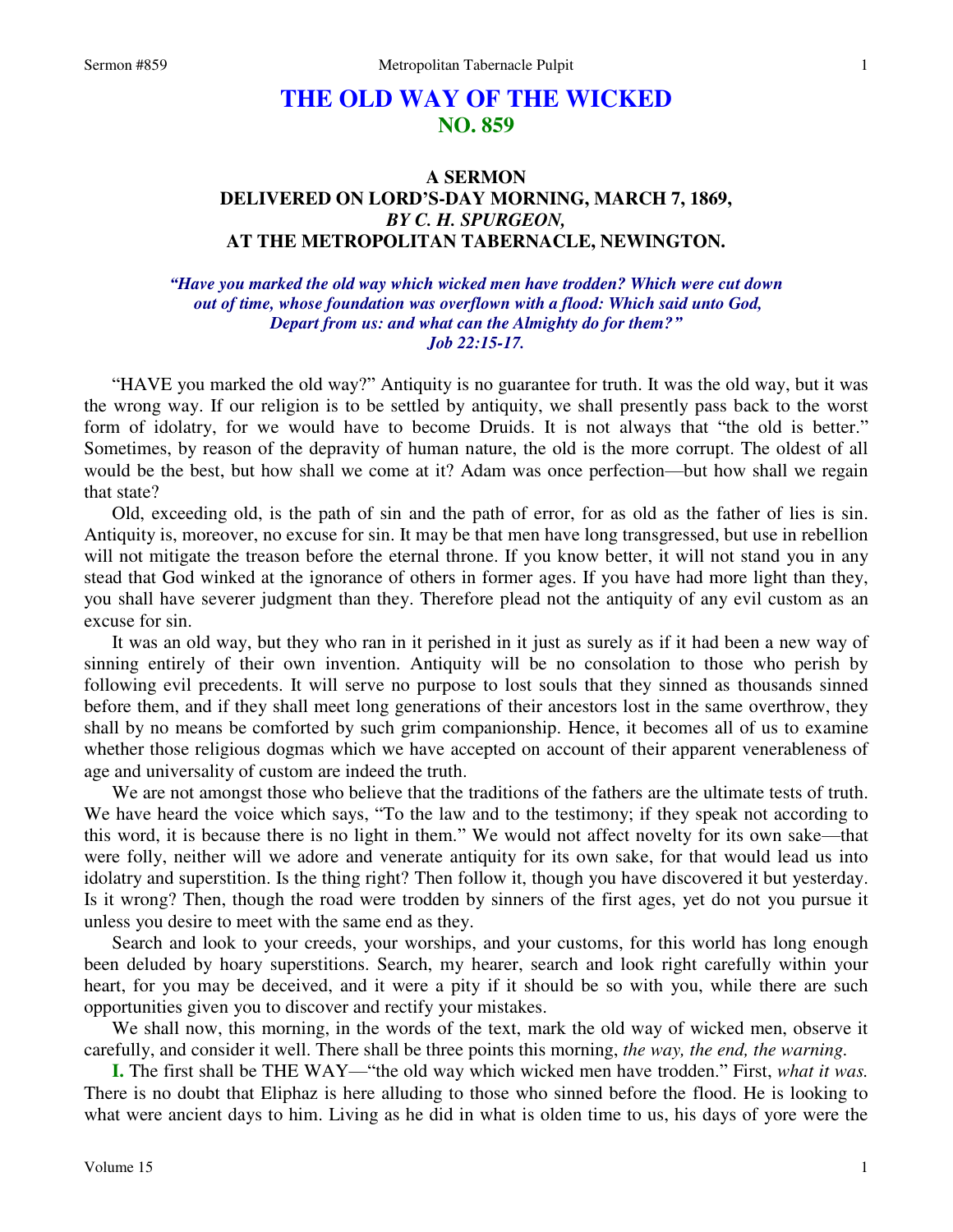days beyond the flood, and the old way he speaks of is the way and course of sinners before the world was destroyed by water.

 Now this way, in the first place, was *a way of rebellion against God.* Adam, our first parent, knew God's will—that will ought not to have been irksome to him. The command was a very easy one. The denial of the one tree to him should have been no great loss. He ought to have been well-content when all the rest of the garden was his own leasehold, to have let that one tree belong to the Great Freeholder of all—but he set his will in direct antagonism to the will of the Most High. The sin itself looked small, the act of plucking the forbidden fruit appeared to be trivial, but within the loins of it lurked a dark hostility to the mind of God, which led to open breach of the Lord's command.

 That is the way in every transgressor's case, for every sinner is a rebel against God. Though the man at the time when he commits the sin may claim that he was not thinking of God, yet the fact of his acting without regard to Him whom he ought always reverently to consider, was in itself a sin. Sin is a defiance of divine authority, it throws down the gauntlet, and challenges the rights of the King of kings.

 Are there any here this morning who are pursuing that old way which wicked men have trodden? Do not many of you neglect as a rule the consideration of what is God's mind? Do you not act as unrestrainedly as if there were no God at all? Do you not constantly follow after that which the Lord abhors? I fear many of you are traversing the way of rebellion, and are daily provoking the Great Judge. I pray you beware, for this is the old way which wicked men have trodden, and you may be sure that as God met with them, and their rebellion soon ended in terrible destruction, so will He also meet with you, for God's ways are equal, and He deals out justice to sinners now as He did then.

 In the next place, the old way was *a way of selfishness.* Why did Eve take of that fruit? It was because she believed that the taking of it would delight her appetite, and would also make her wise. It was to gain something for self that evil was done, and her children also have participated in the same feeling. It was this that made Nimrod the mighty tyrant of the world. It was this which led the sons of God before the flood to look upon the daughters of men, for they were fair, because they sought their own pleasure and not the service of God. Self reigned.

 The men cast themselves down before their own natural propensities, indulged their wantonness, and had no delight in God. This is the old way which wicked men have trodden, and I fear it is a welltrodden path today. How do the mass of mankind cry? "Show us any good. Show us something that shall give us pleasure, amusement, sport—we care little what it is. Let it be decent and respectable, if so it may be, but by any means let us disport ourselves, and find pleasure, or get gain, or heap to ourselves honor," for man seeks himself still, and this is the root of man's sin. He cannot believe that if he would find himself he must not seek himself. He cannot believe the Savior's testimony that he who would save his life must be content to lose it. That in looking after God and denying self we follow the highest and surest road to promote our own happiness.

 No, the sinner resolves to serve self first, and then perhaps, he will condescend even to follow God Himself out of self-love, and be religious, and devout, and worship God after his fashion, in order to save himself, still seeking self even at the foot of the throne of God. Well, dear friend, if you this morning have not been taught that you must live unto God, and not to self, if you are still following out your own ends and aims, and if the main object of your life is to acquire wealth, or to get position, or to live in comfort, or to indulge your passions—then depend upon it, you are treading in the old way which wicked men have trodden, and as it has always ended in disappointment, so will it with you. The apple stolen out of God's garden has turned to ashes in the hand. The Abimelech of self has become a tyrant. Fire has come forth from the bramble which men have made a king, and their cedars have been burned. Be wise, I pray you, and forsake the road which leads to misery.

 The old way, in the third place, was *a way of pride.* Our mother Eve rebelled against God because she thought she knew better than God did. She would be as a god, that was her ambition, and the same thought had entered into her husband's mind. He was not content to be what his Maker would have him, he would, if he could leap into the very throne of deity, and put upon his own head the diadem of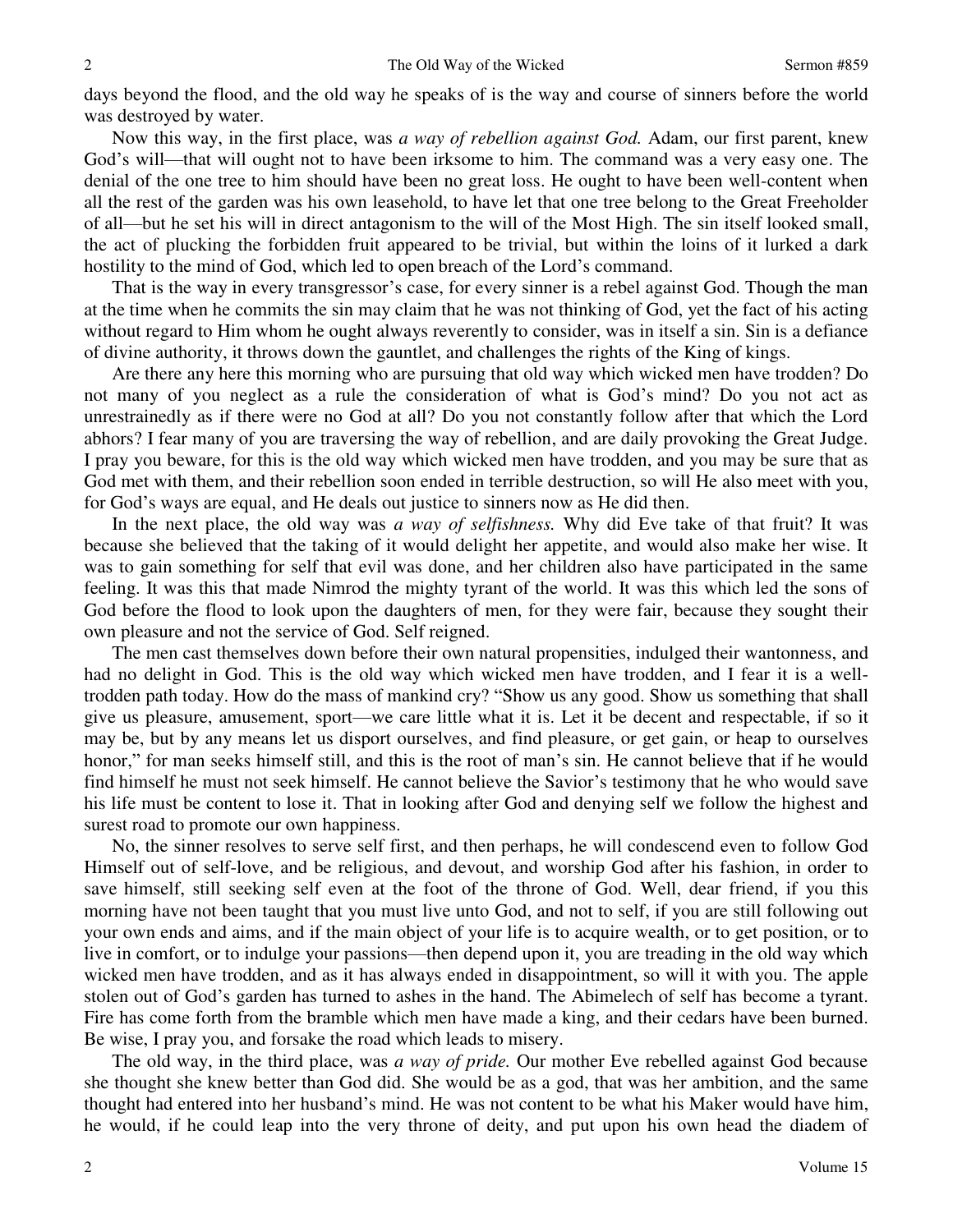universal dominion. An ambitious pride led them both astray, and this, I fear, is the road in which many are constantly treading. Content to be as nothing before God! no, that they will not. They boast that they are something, and they lift up their heads, and claim dignity, and ask for respect. Lie at the feet of Jesus Christ, and receive salvation as a gift of mercy, pure mercy! Nay, that they will not—they talk of merits, prayers, tears. They will, if they can, find something of their own in which to trust. They wrap their miserable rags about them, and claim that they are well clad, and being fascinated by self-deceit, they imagine that they are rich and increased in goods when they are naked, and poor, and miserable.

 This old way which wicked men have trodden is still frequented by the mass of those who hear the Gospel, but who reject it, to their own confusion. O you who are pilgrims in it, remember Pharaoh and how the Lord crushed the pride of that haughty monarch! Remember He has always cut down the lofty trees, and leveled towering hills, and it is His sworn purpose to stain the pride of all glory, and to bring into contempt all the excellency of earth. Tarry awhile, O pilgrim of pride, and humble yourself in dust and ashes that you may be exalted by the hand of God.

 Hoping that each one before me is undergoing the process of self-examination, I would further remark that the old way which wicked men have trodden is *a way of self-righteousness.* Cain especially trod that road. He was not an outwardly irreligious man, but quite the reverse. Inasmuch as a sacrifice must be brought, he will bring an offering on his own account. If Abel kneels by the altar, Cain will kneel by the altar also. It was respectable and reputable in that age to pay deference to the unseen God— Cain therefore does the same, but mark where the flaw was in his religion!

 Abel brought a bloody sacrifice, a lamb, indicating his faith in the great atoning sacrifice which was to be offered in the end of the world in the person of the Lamb of God, Christ Jesus, but Cain presented an unbloody offering of the fruits of the earth, the products of his own toil, and he thought himself as good as Abel, perhaps better. When the Lord did not accept his service, the envious heart of the selfrighteous man boiled over with indignation, and he became a persecutor, ay, a murderer. None are so bitter as the self-righteous. None so cruelly persecute the righteous as those who think themselves righteous and are not.

 It was because Saul of Tarsus boasted in a fancied righteousness of his own that he breathed out threatenings against those who found their righteousness alone in Christ. The old way of selfrighteousness, then, was trodden by the feet of the first murderer, and it is trodden still by tens of thousands of men. Ah, your church-goings and your chapel-goings, your eatings of the sacrament, your baptism, your confirmation, your ceremonies of all sorts and kinds, your gifts to the poor, your contributions to charities, your amiable speeches, and your repetitions of your liturgies, or of your extemporaneous prayers—these, put together, are rested on as the rock of your salvation.

 Beware, I entreat you, for this is the old way of the Pharisee when he thanked God that he was not as other men. It is the old way of universal human nature which evermore goes about to establish its own righteousness, and will not submit itself to the righteousness of Christ. As surely as the Pharisees were condemned as a generation of vipers, and could not escape the damnation of hell, so surely every one of us, if we set up our righteousness in the place of Christ's righteousness, will meet with condemnation, and will be overthrown by God's sudden wrath. Mark that old way, and I beseech you, men and brethren flee from it. By God's grace, flee from it now.

 The old way which wicked men have trodden was, in the next place, *a way of unbelief.* Noah was sent to tell those ancient sinners that the world would be destroyed by a flood. They thought him an old dotard, and mocked him to scorn. For one hundred and twenty years that "preacher of righteousness" continually lifted up his warning voice. He threatened that the world would certainly be deluged, and the ungodly sons of men would surely be swept away. He pointed to the ark of safety which he was building in testimony against them, and besought them to humble themselves and break off their sins by righteousness, but they would not believe the prophet, preacher of righteousness though he was—they turned his most earnest words into jests, and his tenderest invitations were made the subject of their scorn.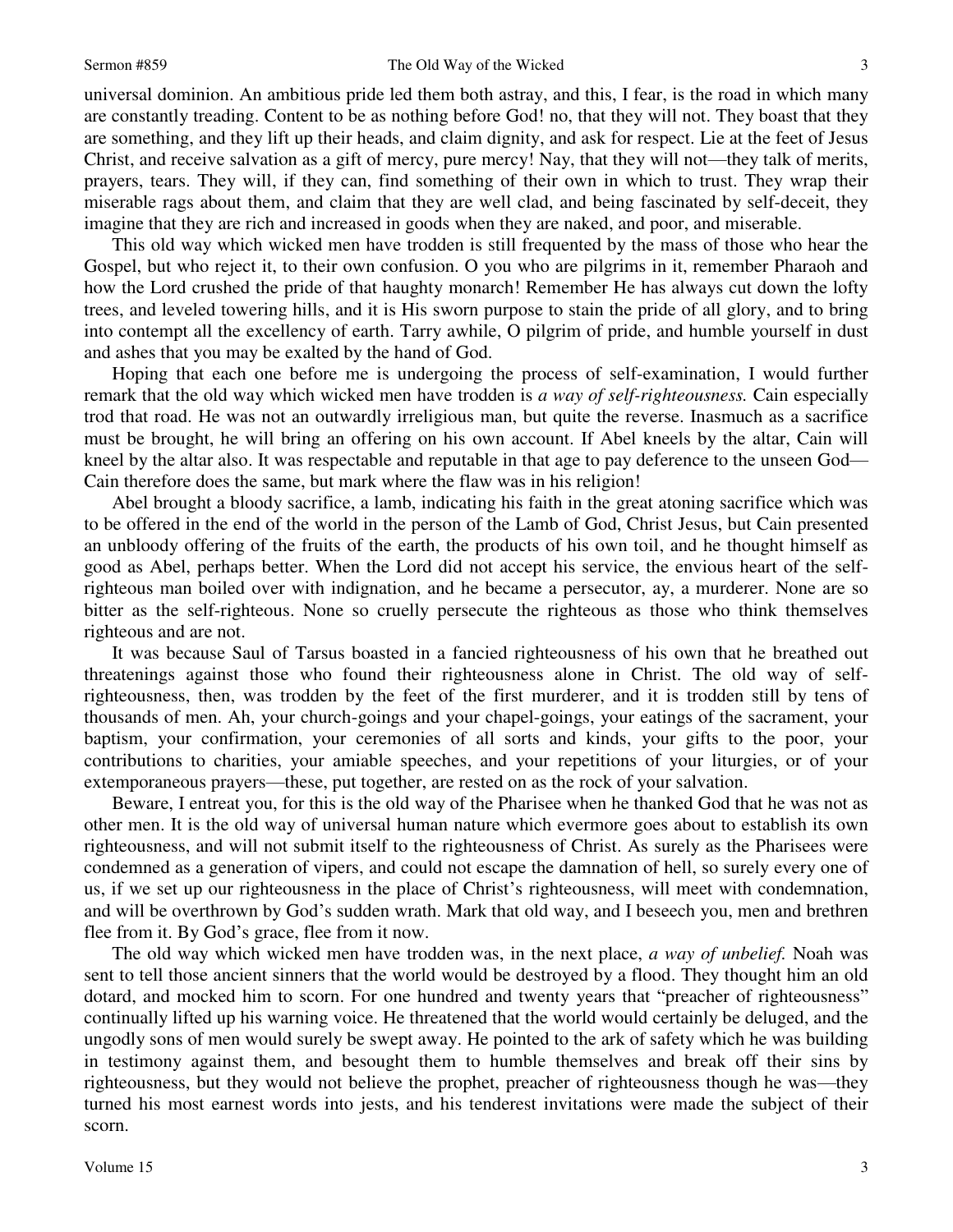This was the old way and the old way has not lost its pilgrims. In different forms and different ways, the atheism of the human heart still continues to discover itself, ay, and discover itself in Christian congregations, for you that are unconverted, surely do not believe that you will be condemned by the righteous justice of God, or you would not be so much at ease. Did you solemnly believe in the justice of God, you would not dare to bring it down upon your heads. Did you really and in very truth believe in the great assize, and in the Judge of all, you would not spend your lives in violation of His law and in bringing upon yourself the penalty.

 Oh, did you believe that there is a hell for such as die out of Christ, you would be afraid to remain out of Christ another day, you would seek your chambers, fall upon your knees, and cry to God in mercy that He would now accept you, and let you now be reconciled to Him through His blood. Alas! you hear of God's anger, and you profess to believe in it, but you act like infidels, and as you act, so you are.

 This old way of disbelief has always ended in confusion, for the flood did come, and their disbelief could not arrest its rising. The angry waters burst out from their lairs like beasts of prey, hungry for human life, and the rebellious race was utterly destroyed. Even thus most surely shall the vengeance of God overtake us, whether we believe it or not, unless we fly to Christ, the Ark, and are housed in Him from the coming tempest.

 I will not detain you much longer over this very terrible story, but the old way which wicked men have trodden is a *way of worldliness, and carelessness, and procrastination*. What did those men do before the flood? They married and were given in marriage till the flood came and swept them all away. If any of them believed in Noah, they at any rate said, "We will wait a little longer, there will be time for us to escape from the threatened flood when the first appearance of the descending rains, and the upheaving fountains shall be visible to us."

 The whole world seems to have been making festival on that black day that closed the years of mercy. Never did the joy-bells ring more sweetly. Never was the marriage dance more merry, never did eyes more sweetly look love to eyes that spoke again, than when the first boomings of the terrible battle were heard afar off, and JEHOVAH came forth to vengeance, dressed like a man of war, resolved to ease Him of His adversaries.

 In this old way of worldliness, are there not some of you, dear hearers, treading this very morning? Perhaps you are professors of religion, and yet treading in this way. I mentioned the sons of God just now who are said by Moses to have looked upon the daughters of men, and formed alliance with them. Perhaps you may be contemplating the same act, and when the flood comes your profession will be no refuge to you, but you shall be swept away with the rest.

 Alas! this is the world's great catechism, "What shall we eat, and what shall we drink, and wherewithal shall we be clothed?" And this is the world's trinity in unity, "The lust of the eye, and the lust of the flesh, and the pride of life." And this is the course of this world—ever does it seek after its own gain and its own pleasure, saying to more solemn and serious things, "When I have a more convenient season I will send for you." Though the King of heaven has spread a banquet, yet men make light of it. Though He has killed His oxen and His fatlings, they go their way, every man to his farm and to his merchandise, and so will they do till—

#### *"God's right arm is bared for war, And thunder clothes His cloudy car."*

Where shall the ungodly fly in that tremendous day? They have chosen this old way, and have walked therein, but how will they escape Him when His flood shall sweep them away?

 Eliphaz says, "Have you marked the way?" I want you to stop a little while, and look at that road again, and mark it anew. The first thing I observe as I look at it is, that it is *a very broad way*. Our Savior's words are most true, "Wide is the gate, and broad is the way, that leads to destruction, and many there be which go in thereat." The road of sin is so wide that it has room for rebels, for selfish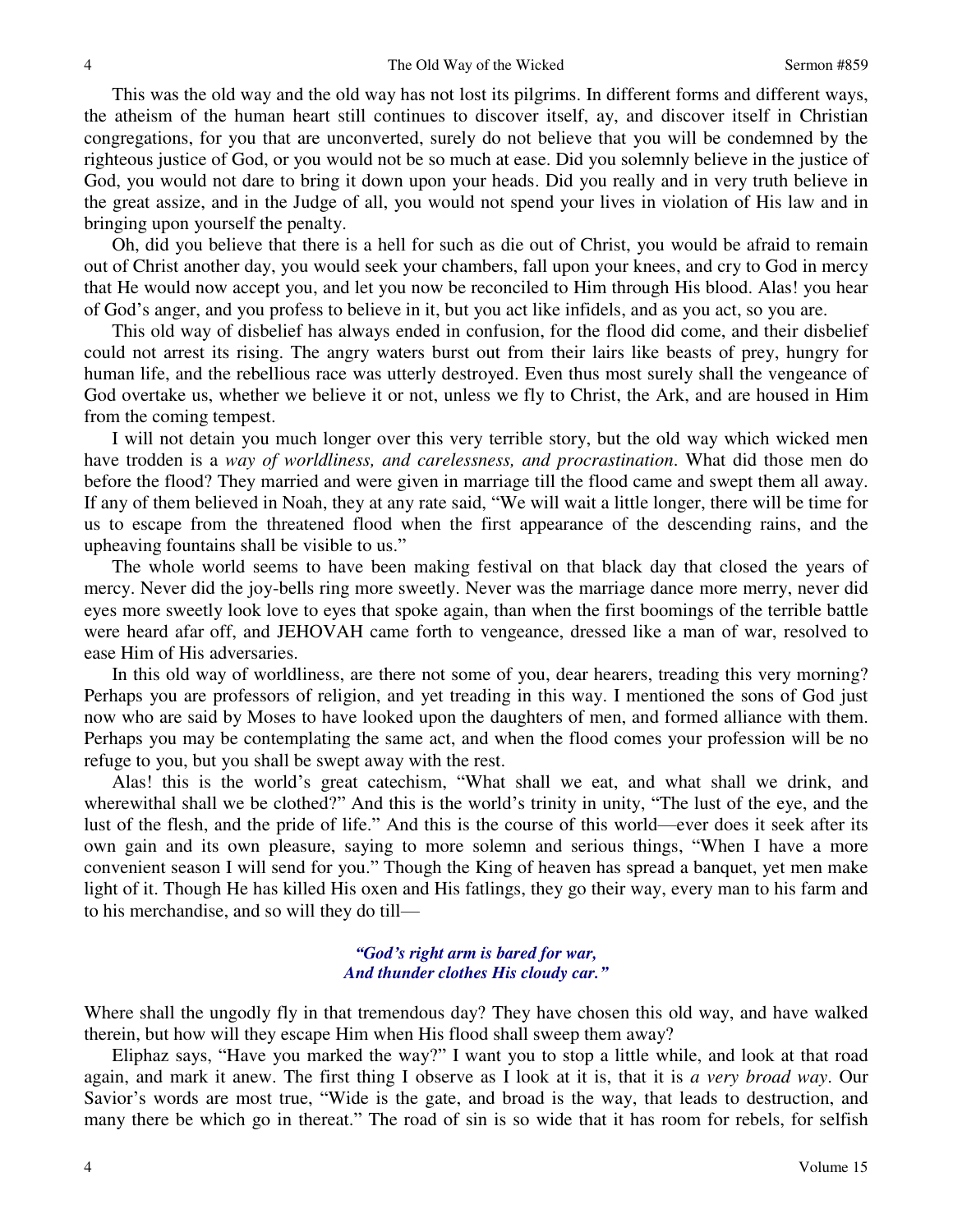sinners, for proud sinners, for professors of religion, for infidels, for the worldly, and for the hypocrite. Those who tread the narrow way must all go in at one gate. They must all partake of one washing in the Savior's blood. They must all be renewed by one Holy Spirit. They must walk in one command, but as for the ungodly, they may follow—

#### *"Each a different way Though all the downward road."*

The road is so wide that there may be many independent tracks in it, and the drunkard may find his way along it without ever ruffling the complacency of the hypocrite. The mere moralist may pick a clean path all the way, while the immoral wretch may wade up to his knees in mire throughout the whole road. Behold how sinners disagree and yet agree! how the Sadducee and the Pharisee are opposed to each other in most respects, and yet agree in this, that they are opposed to God! It is a broad road.

 Observe that *it is a very popular road*. The way downward to destruction is a very fashionable one, and it always will be. To follow God and to be right has always been a thing espoused by the minority. Holy Richard Baxter says that, when a child, he marveled that if he ever met with a man who was much more holy than other men—spoke more of Christ, was more prayerful, was more scrupulous in business, he was always the man of whom the neighbors spoke worst. And he wondered more as he read history, that the children of God always were the nicknamed ones, the persecuted ones, the despised ones—until he began to understand that text of Scripture, "I will put enmity between you and the woman, between your seed and her seed."

 It must be so. The people of God must expect to go against the stream, as the living fish always do. They must stem the torrent of custom and of fashion, but if you want to follow the old way which wicked men have trodden, you will find plenty of companions, and everyone will give you good cheer.

 It is *a very easy way, too*. You need not trouble yourself about finding the entrance into it, you can find it in the dark. And the path is so exceedingly smooth that you need not exert yourself much to make great progress in it.

 If you desire to go to heaven, and you ask me what is to be done, why I am earnest to inform you rightly, but if you ask me what you are to do to be damned, well, nothing at all, it is only a little matter of neglect. "How shall we escape," says the apostle, "if we neglect so great a salvation?" Leave your boat alone, slip the oars, just sit still, and fold your arms, and she will descend to the rapids swiftly enough. The way to total destruction is most easy. But ah! if you would escape, grace must make you work out your own salvation. You must trust in Jesus, and by His grace tug at the oars like a man, for if the righteous scarcely are saved, where shall the ungodly and the wicked appear?

 This old way, if you look at it, is *the way in which all men naturally run.* I called it a popular road, and a crowded road, but indeed it is the road of universal human nature. Only put a child on his feet and leave him alone, and his first footsteps are towards this broad way. He will need no teaching. You shall have no difficulties in training him. He will find out the evil path, and he will run in it. Ay, and will delight in it, and unless the grace of God shall turn him, he will continue in it even when he leans upon his staff, and when his hair grows grey, he will still persevere in the old way which wicked men have trodden.

 For all that, it is a most unsatisfactory road. Dangerous I should think it must clearly be seen to be, even by those who think the least of it. For you set out on it, my brother, how many have perished from the way? Look back, I pray you, upon your companions—where are they now? They have gone to the place appointed for all living one by one, and I will ask you now what testimony have they left behind as to the way?

When I speak of the pathway to the skies, I can recount a thousand testimonies of dying Christians who have all spoken well of the ways of God. Their unanimous testimony borne, mark you, in the light of another world where hypocrisy will be impossible—the unanimous testimony has been that her "ways are ways of pleasantness, and all her paths are peace." But who ever heard of the testimony of an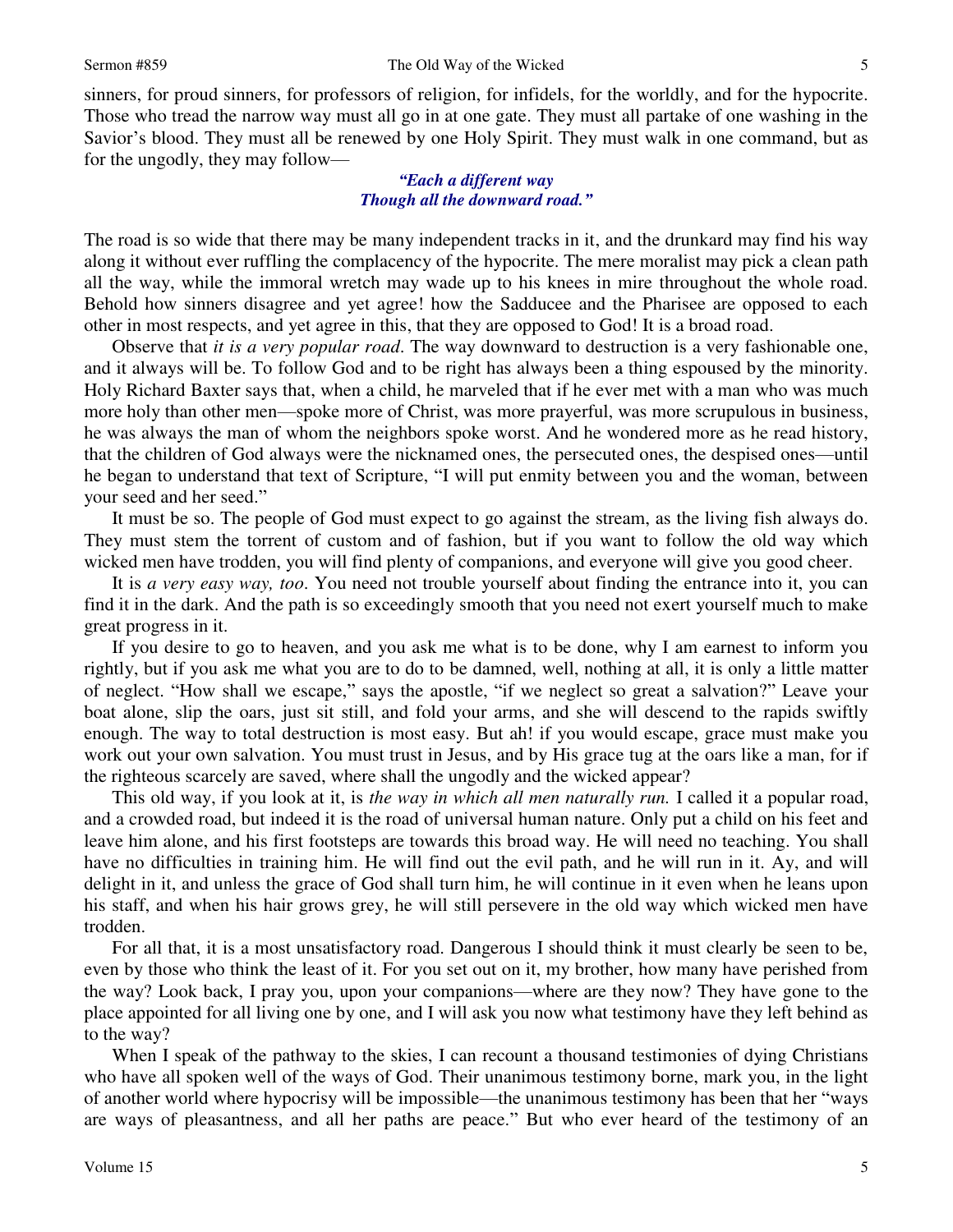ungodly man when dying, to the sweetness of sin, and to the excellence of unholiness? Why, I think I might stake the whole matter upon the testimony of such a one as Byron, a man of gigantic genius, having an experience of the widest kind, who had drank of the bowl of pleasure, and of fame to its very dregs. But his testimony put into other words is precisely that of Solomon, "Vanity of vanities, all is vanity."

 He became an unhappy man, wearied of life, and died disgusted with all that he had seen. Better far for him had he lived the obscurest believer in Christ, who dying could have exclaimed, "I have finished my course, I have kept the faith, henceforth there is laid up for me a crown of life that fades not away!"

Let the testimonies, then, of those who have trodden this road, and found it out to be so poor a one, convince you that it is dangerous for you to tread it, for all along the route you meet with nothing but disappointments. If you wish to spend your money for that which is bread, and your labor for that which truly profits, you will leave this tempting but deceptive pathway, and fly to another road in which you shall have present comfort, and everlasting felicity.

 One thing more I want you to notice before I take you away from this old way which wicked men have trodden, and it is this, that across it here and there *divine mercy has set bars.* Along the road of sin men dash with increasing rapidity every year. It is marvelous the rate at which wickedness will travel when it has once overmastered all the drags and brakes of common sense, and of respect to one's fellows. The course of sin is downhill, and the rate of sinning is every day accelerated. Across the first part of the ungodly man's course, God has been pleased to place many chains, and bars, and barricades—and one of those, though it may be but a frail one, is to you, dear hearer, the subject of this morning.

 You were led here that I might say to you as solemnly as I can, if you are selfish, if you are proud, if you are self-righteous, if you are indulging the lusts of your flesh, you are on the old way which wicked men have trodden, and for your own sake, stop! The angel of mercy stands before you now and bids you tarry. Why will you die? Why will you choose a path that even now gives you no rest? Why select a way which hereafter shall fill you with eternal misery? O tarry awhile and ask yourself whether it is well to fling away your everlasting hope, and ruin yourself for present willfulness! O pause awhile.

 That dead child at home lies in your pathway like the dead Amasa who, as he lay weltering in his blood, made an army pause. That sickness of yours from which you have just recovered, that loss of property which has made you so sorrowful, that dire affliction which you see in a beloved wife—all these are bars and chains. Will you overleap them—will you go steeple-chase to hell? Oh, sorry exertion for so miserable an end!

 Nay, but let mercy arrest you. God's hand is put upon the bridle now—He reins up your horse, He thrusts back the steed upon its haunches—man, will you heed your Maker, will you let your conscience listen to His voice? Stay you on the plains of mercy. If you break this warning through, you may have another and another, but the further the road is traveled, the fewer the barricades and the impediments become, till the last part of that tremendous road which leads down to death is all smooth as glass, and a soul may take a dreadful slide, as down the steep sides of an Alpine mountain, and so glide into hell without the soul being disturbed.

 The Lord may give you up, and then like the train of which we read the other day in the newspapers, when the engine had become overpowered by the weight, and the brakes were of no further use, the whole will run down the tremendous decline to destruction. God permits the last end of many men to be just such an awful descent. Oh, for God's sake, put the breaks on this morning, for Christ's sake, I pray you seek to arrest the growing force of your lusts—its growing tendency towards evil, and may His Spirit make use of the words which the text has suggested to us, to come to a dead halt, and to be saved by faith in Jesus!

**II.** We come now to say a little concerning THE END—"Which were cut down out of time, whose foundation was overflown with a flood." The end of these ancient travelers was that the flood came and swept them all away. It is a parallel case to the end of all ungodly men. I do not intend, however, to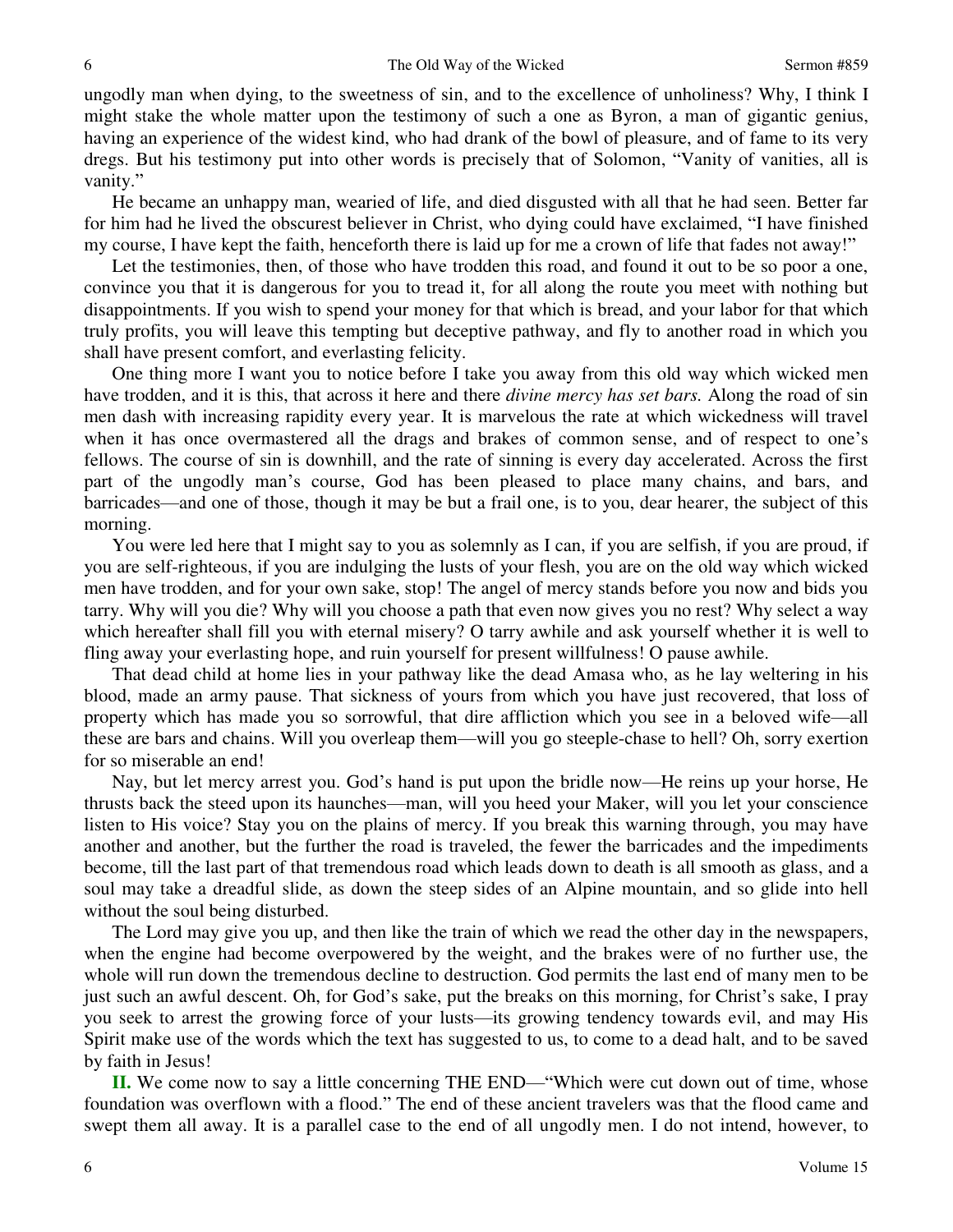detain you long upon the horrible subject, but only to utter these few words. The end of these travelers was not according to their unbelief, but according to the despised truth. They would not believe Noah, but the flood came.

 You may reject the testimony of God's Bible, you may despise the daily warnings of God's ministers, but the result will be as we have said. God is bound to make true His threatenings as well as His promises. His people bear witness that He has never lied to them in a single gracious word, and you may be sure He will never lie to you if you persevere in your sin—every single threatening word will be fulfilled. He is very loath to punish, but He will do it. He will bathe His sword in heaven, and He will smite, and none shall stand against the stroke. God did not fail at the end of the one hundred and twenty years to visit the guilty world, and He will not fail when your iniquities are full, to visit you. If your ears refuse the language of His grace, as surely as there is a God in heaven, you shall be made to feel the power of His vengeance.

 Those who will not be covered by the wings of mercy, as a hen covers her chicks, shall see justice darting upon them as with the wings of an eagle. Power reigned in the world's creation, providence reigns in the world's preservation. Mercy reigned in its redemption, but justice will reign in its condemnation. Remember this, then, unbelief will not, laugh as it may, remove one jot of the penalty.

 The flood, like the destroying fire which will come upon ungodly men, was total in its destructiveness. It did not sweep away some of them, but all, and the punishments of God will not be to a few rebels, but to all. It will find out the rich in their palaces, as well as the poor in their hovels. The sword of vengeance will not be bribed, neither will it be made quiet by prayers and entreaties—when it is once drawn out of the scabbard of mercy, it shall find out the sinner, even though he seeks sanctuary in the church of God, and lays hold on the horns of the altar of profession. He that is not washed in Jesus' blood, and covered with His righteousness, shall find the overthrow of God to make no exceptions.

 It will be an overthrow of the most awful kind. What a sight the angels must have seen as they saw the miserable men and women of that old world fleeing to the hills and to the mountains, and to the tops of the craggy rocks, if possible to escape the ever-advancing flood. I shall not try to make your ears listen to their cries and their imprecations. Oh! will it ever be your fate thus hopelessly to fear the floodgates of divine vengeance drawn up, and the wrath of God, like flaming fire, let loose upon you and your fellow sinners?

 Moreover, it was a final overthrow. None out of the ark outlived the flood. They perished every one. So shall it be when the wrath of God comes—it shall be eternal destruction from the glory of the Lord, and from the presence of His power. There is no hope for those with whom God deals in justice—no expectation—nay, not a ray of expectancy can ever reach the gloomy chambers of their despair. Their death-knell is tolled, their prison is fastened forever. God has turned the key in the lock and hurled that key into the abyss where even He will never find it to unlock and to unloose. The fetters of the damned are everlasting. The fires that burn about them never can be quenched, and their worm shall never die.

 O that men would take heed of this, and not wantonly incur that tremendous wrath of which the Scripture, if it speaks but sparingly, yet speaks most solemnly. I am not of those who delight to dwell upon this subject. I have sometimes accused myself that I have so seldom spoken of the terrors of the law, that I have not entered into details with regard to the wrath to come, and the judgments that await the wicked. O let me urge you not to tempt the mercy of God, nor provoke His wrath, lest you should know in your own experience with a bitter and fearful knowledge far more than I either care to say to you this morning, or could say if I cared. Consider the old way which wicked men have trodden, and how they were swept away with the devouring flood.

 The text gives us two pictures, and these two may suffice to bring out the meaning of Eliphaz. First, he says, they were "cut down out of time." The representation here is that of a tree with abundant foliage and wide-spreading boughs to which the woodsman comes. He feels his axe, it is sharp and ready, and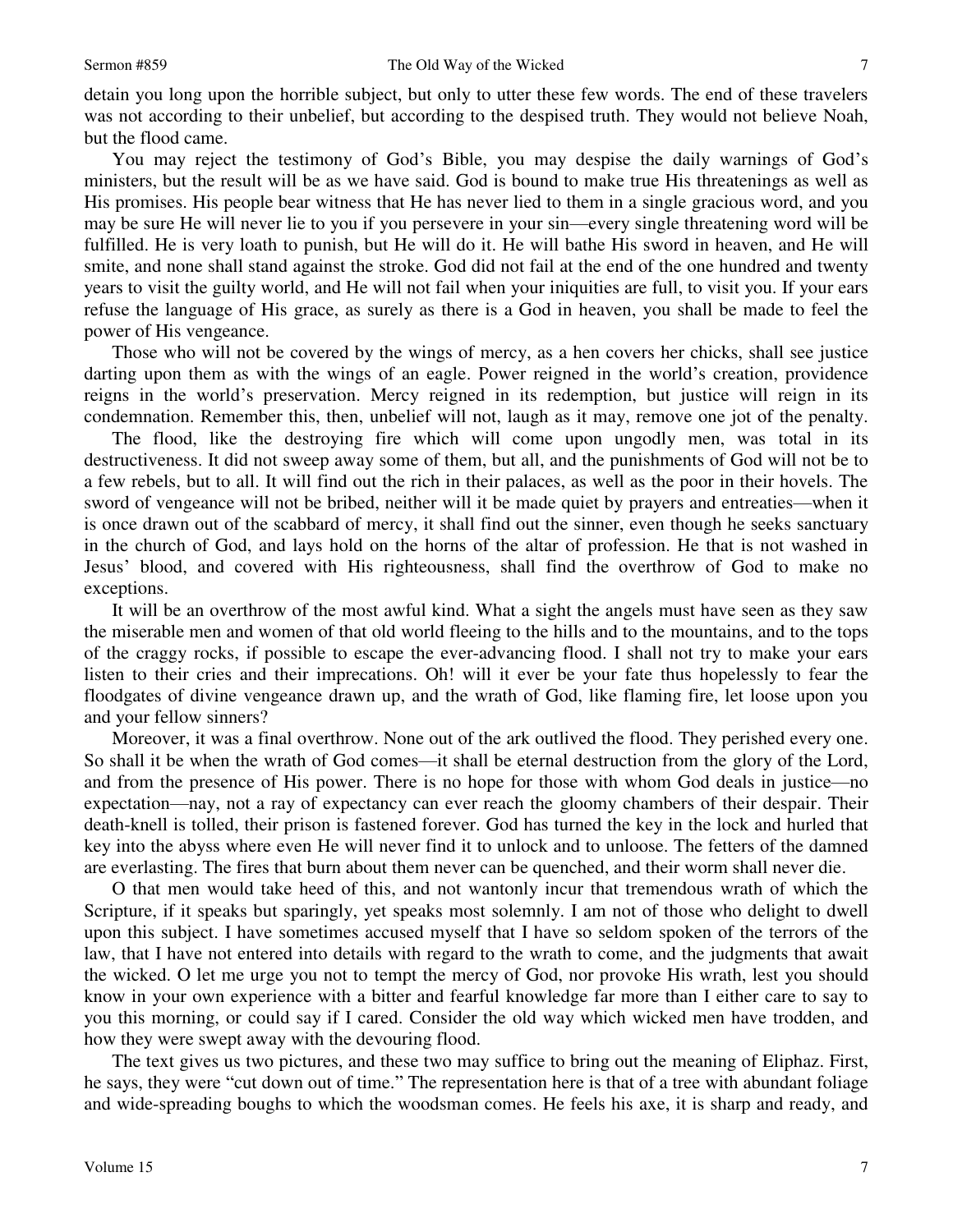he gives blow after blow, till the tree begins to shake and quiver, and at last, leaning to the side to which it must fall, with a tremendous crash it falls headlong on the turf.

 Such is the sinner in his prosperity, spreading himself like a green bay tree—birds of song are among his branches, and his fruit is fair to look upon, but the axe of death is near, and where the tree falls there it must forever lie. Fixed is its everlasting state. The crash which we hear in this world as the sinner dies, does but foretell to us his perpetual doom.

 The other picture of the text is that of a building which is utterly swept away. Here I would have you notice that Eliphaz does not say that the flood came and swept away the building of the wicked, but swept away their very foundations. If in the next world the sinner only lost his wealth or his health, or his outward comforts of this life, it would be subject for serious reflection, but when it comes to this that he loses his soul, his very self. When not the comfort of life, but life itself is lost, not the comforts of the mind, but the mind itself—oh! then it becomes a thing to consider with all one's reason, and with something more of the enlightenment which God's Spirit can add to our reason.

 O that we would but be wise and think of this! May God grant that we may not run the risks of having the foundation of our hope, our comfort, our very joy uptorn by an overwhelming torrent, and swept away every stone of it, while we poor fools who built on sand shall wring our hands with anguish to think that we would not take the warning and build on the rock while we might have done so.

**III.** And now our last word is THE WARNING of the text.

 And its warning seems to me to be summed up in the inquiry of everyone of us, "Am I or am I not treading in that broad way?"

 I would not like a hearer to go out of this place this morning without my having accosted him personally, as best I may while standing here, and put to him the question, Are you treading in the old way which wicked men have trodden? "Ah," says one, "I do not know." Do you want to know? I will help you to answer it. Are you traveling in the narrow way in which believers in Christ are walking? "I cannot say that," say you. Well, then, I can tell you without hesitation that you are treading in the broad way, for there are but two ways—the one, the way of mercy that leads upward to the chambers of peace, and the other the way of sin, that leads down to the gates of hell.

 Be not deceived, there are no neutrals here. Christ's word is, "He that is not with me, is against me; and he that gathers not with me, scatters abroad." Do you say, "I take no part in this quarrel. I am not for God, and I am not against Him"? Nay, then, out of your own mouth are you condemned. If you are not for God, who made you, then you have thrown off your allegiance, and denied the rights of God to possess the creature which He Himself has formed. You are in the wide and broad way. The Lord help you!

 But if you cannot answer the question, I will help you in another way. Friend, did you ever experience a great change? Are you a new man? If not, you are in the old way, for the way of nature for every one of us is the old way, and none ever runs in the way of righteousness, but such as are renewed by the interposition of the Holy Spirit. "You must be born again." "Except a man is born again from above, he cannot see the kingdom of God." "That which is born of the flesh is flesh; and that which is born of the Spirit is spirit."

 Do I hear one say, "Then I trust I am changed. I trust I have come into the narrow way"? Brother, bless God for it this morning. Hang your head in shame to think you have been in the broad road, but bless the grace which has taken you from it. And be sure to prove your gratitude by trying to rescue others. This very day as much as lies in you, tell of the Gospel of your salvation, that it may be the Gospel of their salvation too. Have you bread to eat while others starve? Eat not your morsel alone. Have you light while others are in the dark? Lend them your candle—you shall see all the better for the loan. God help you, dear brethren, to prove by your life to others that you love God because you love your brother also.

 As for you who confessedly are in the old way, would you turn, would you leave it? Then the turning point is at yonder cross, where Jesus hangs a bleeding sacrifice for the sons of men. Stop there,

8